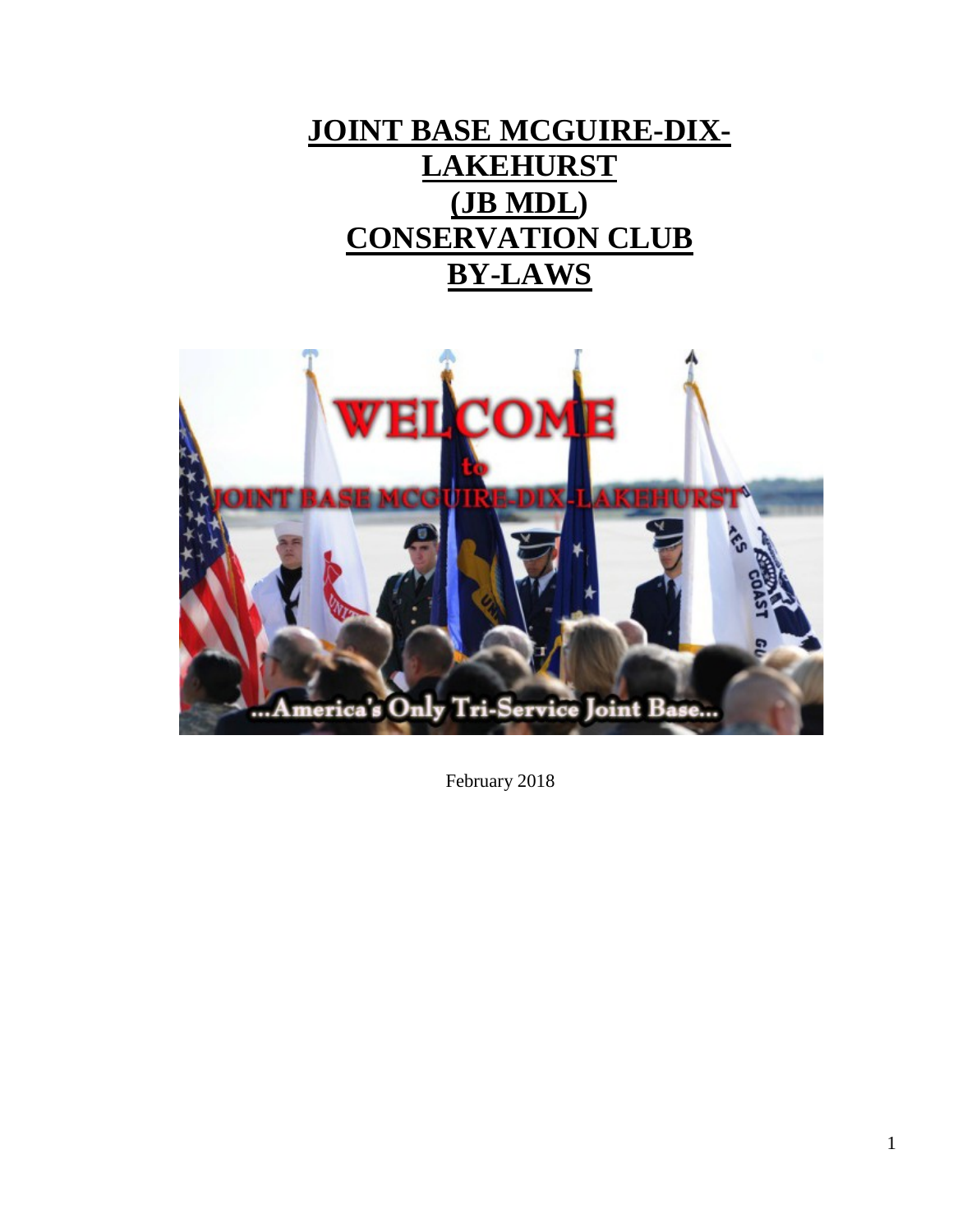## **JB MDL CONSERVATION CLUB**

#### **BY-LAWS**

## **ARTICLE I**

#### MEMBER REQUIREMENTS

Section 1. A member shall abide by the Joint Base McGuire-Dix-Lakehurst (JB MDL) Conservation Club Constitution and By-Laws, the state of New Jersey and F ederal hunting and fishing laws and regulations, and the current Instruction entitled JBMDL 32-7064, Subject: Hunting, Fishing, Trapping and Boating Regulations within the Joint Base McGuire-Dix-Lakehurst and all DoD and Air Force regulations.

Section 2. A member violating any provisions, laws or regulations of Section 1 may be considered for suspension or expulsion from the Club as delineated in Article IX herein.

#### **ARTICLE II**

#### CLUB NAME

The name of this club shall be the JB MDL CONSERVATION CLUB.

#### **ARTICLE III**

#### CLUB OFFICE

The office of the JB MDL CONSERVATION CLUB shall be within the confines of Joint Base McGuire Dix Lakehurst, hereafter known as JB MDL, New Jersey.

#### **ARTICLE IV**

#### **OBJECTIVES**

Section 1. To assist in the maintenance of a fish and wildlife management program in accordance with the principles of good wildlife management, soil conservation, and forest management within the boundaries of the JB MDL, New Jersey.

Section 2. To promote hunting, fishing and other associated outdoor recreation activities in accordance with federal, state and local regulations, and to perform pheasant stocking duties during the small game season each fall.

Section 3. To enlist daily volunteers for all deer seasons between September 1 and February 20 to monitor the safe return of hunters to the Hunter Registration Board at Building 525 each night and check out with Range 14 and Security Forces Squadron (SFS), once clear of hunters.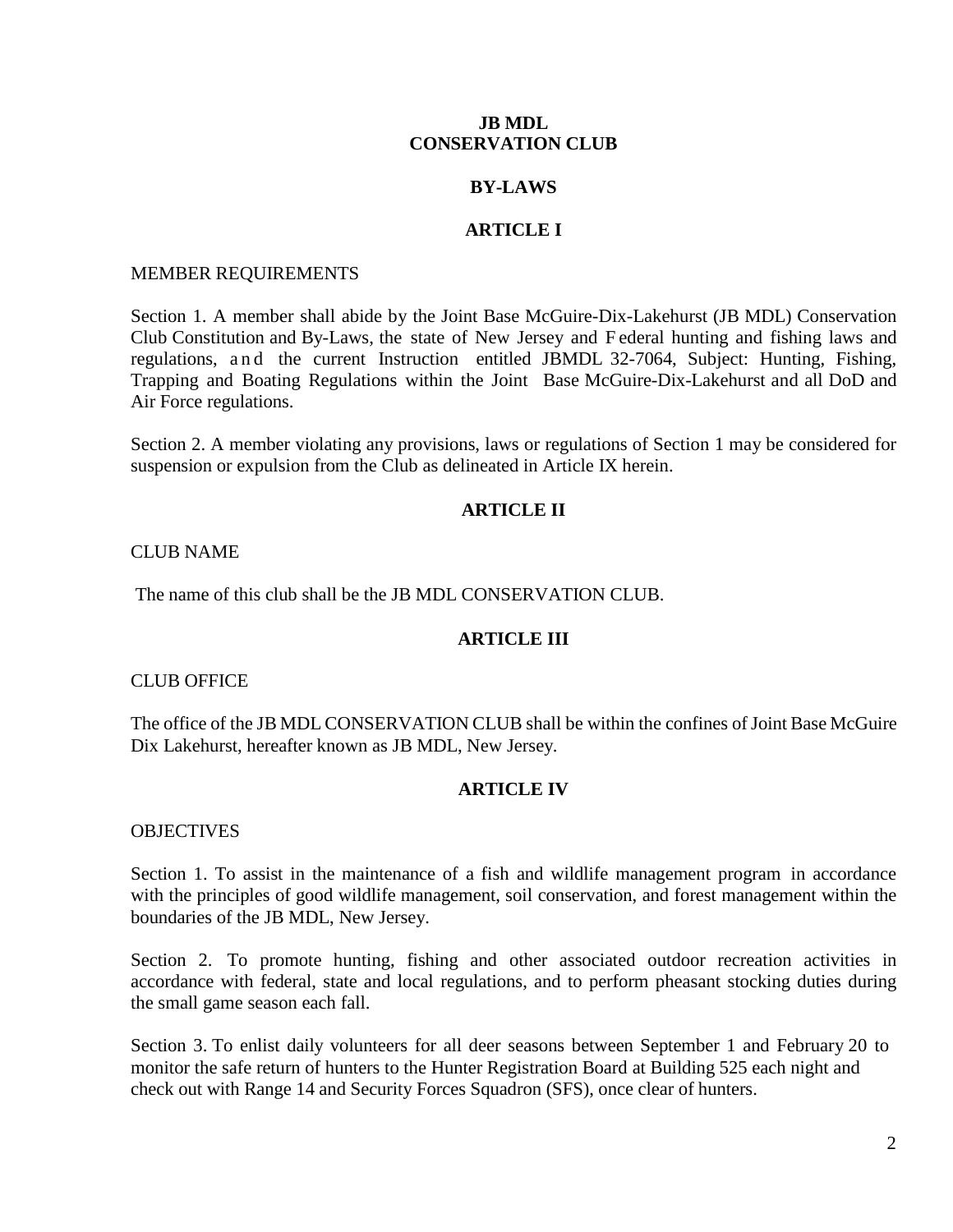# **ARTICLE V**

# MEMBER ELIGIBILITY

To be eligible for membership in the club, an individual must meet one of the following requirements:

- a. Be a member of the U.S. Armed Forces on active duty, or currently in the Reserves or National Guard.
- b. Be a retired member of the U.S. Armed Forces.
- c. Be a permanent Department of Defense (DoD) civilian employee employed on JB MDL with access to JB MDL or the DCAM area of the Dix section of JB MDL, or be a member or former member, who was in good standing who left the club due to involuntary transfer or change of place of employment or reduction in force and is still a DoD employee, with the exception of civilian contractor employees.
- d. Be a retired JB MDL DoD civilian employee who was a club member in good standing at the time of retirement.
- e. Be a DoD civilian contractor employee employed on JB MDL. Membership eligibility is for only that period while under an active contract supporting JB MDL. Membership eligibility expires when individual's contract supporting JB MDL expires.
- f. Be a Family member in good standing, who has reached the age of 19 prior to 01 July. Membership will only be granted to first generation children of the primary member. Base access for these individuals will still be subject to all requirements set forth by the Security Department.

# **ARTICLE VI**

# MEMBERSHIP TYPES

Section 1. REGULAR MEMBERSHIP. Shall apply to those individuals who meet the criteria for membership stated in Article V. Regular members are entitled to all rights and privileges of the Club, including voting and holding office in the Club.

Section 2. FAMILY MEMBERSHIP: A family membership may be granted, if requested, to a regular member's family, which includes his or her spouse and dependent children less than 19 years of age living within the member's household. A family member shall be entitled to all rights and privileges of the club, except voting or holding office in the club. A dependent child who reaches the age of 19 on or after 01 July shall be a family member for the entire club year. Thereafter, that person will be denied family membership, but is eligible for regular membership as stated in Article V of these By-Laws.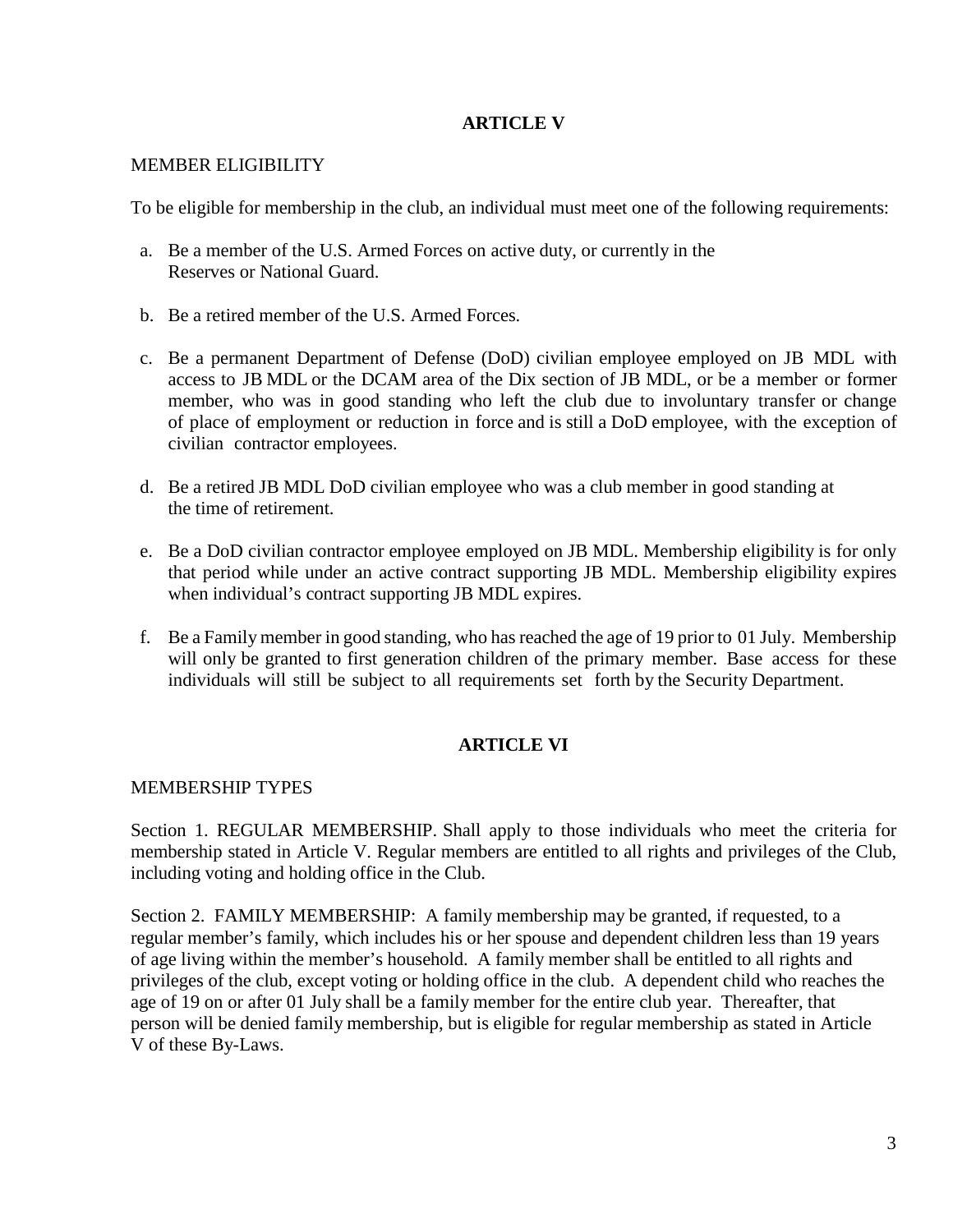Section 3. SENIOR MEMBERSHIP: Senior membership may be granted to any member who is 65 years of age or older and has been a member for at least 20 years. Senior members are not required to pay dues, and have all rights and privileges of regular membership, including voting and holding office in the club.

## **ARTICLE VII**

## MEMBERSHIP EXPIRATION/RENEWAL

Section 1. ANNUAL: The Club year is from the first of July to the last day of June. Renewal of Club membership, for members in good standing, must occur not later than the June membership meeting. Members that fail to renew by the June meeting will be subject to a \$50 late fee. Lapses due to TDY, hardships, etc., must be forwarded in writing to the Executive Committee for disposition, and each case shall be reviewed on an individual basis.

Section 2. DUES: The annual membership dues shall be prescribed by the Executive Committee and approved by the Club membership. All dues and fees will be collected during General Membership meetings only. Membership dues may be mailed via traceable mail to JB MDL Conservation Club, P.O. Box 1204, Lakehurst, NJ 08733-5000, and Attention: Membership Committee.

Section 3. MEMBERSHIP APPLICATIONS: A new member, not a former member, newly assigned to JB MDL or a tenant activity as military or DOD civilian, may join at any time during the club year. No other new members, or former members, will be accepted within the period 01 July to 01 January unless this requirement is waived by majority vote of the Executive Committee. Membership in the Club shall be by application on a properly completed application form provided to the prospective applicants by the Club. All applications will be reviewed by the Executive Committee to ensure compliance with membership eligibility (ARTICLE V).

The Executive Committee shall provide each applicant with a package containing By-Laws, Operating Instructions, notices, membership credentials and other necessary documentation.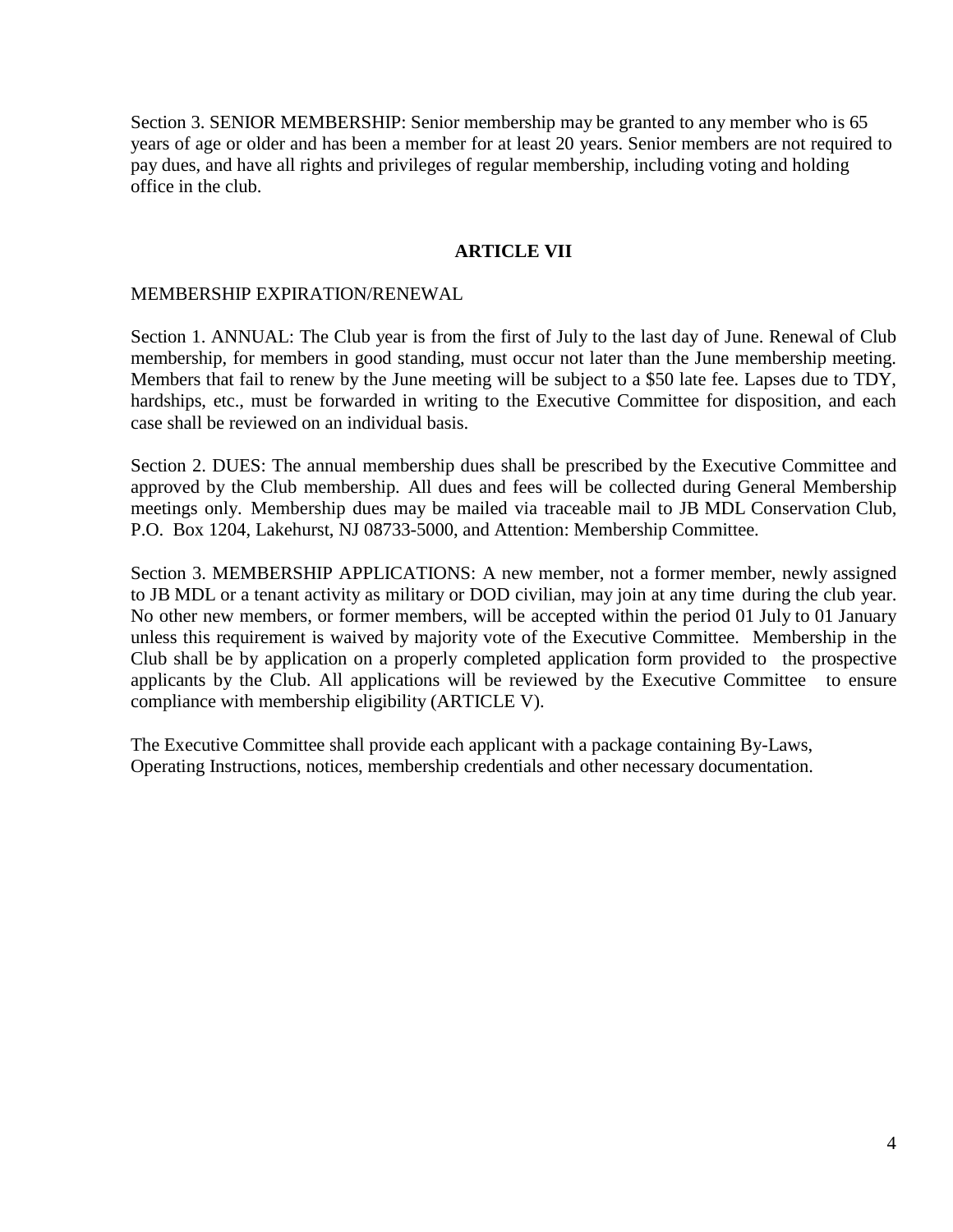## **ARTICLE VIII**

## MEMBER RESPONSIBILITIES

Section 1. A Club member shall be responsible for and may be considered for suspension or expulsion for non-compliance with the following:

- A. Attending 2 (two) general meetings and serving on committees.
- B. Prompt payment of dues and assessments.

C. Knowledge of and compliance with all Club rules and regulations, JB MDL Instructions, and NJ state and Federal laws.

- D. Participation and support in Club sponsored activities.
- E. Exhibiting safe and sportsman-like conduct in all hunting, fishing and other Club activities on board the JB MDL.

Section 2. A. All able-bodied members will contribute at least 4 hours of labor per year for club projects that are within the individual's capability. The Commanding Officer authorizes the installation natural resources staff to post a running list of projects in the monthly club meeting minutes. This 4-hour labor requirement shall be completed prior to the June club meeting each calendar year. Attendance at each monthly meeting shall count as one half hour per meeting toward the 4-hour requirement. If these work requirements are not fulfilled that member shall forfeit their privileges to hunt for the remaining calendar year. The Executive Committee may waive this if circumstances prevented the member from meeting this obligation either by duty station or deployment.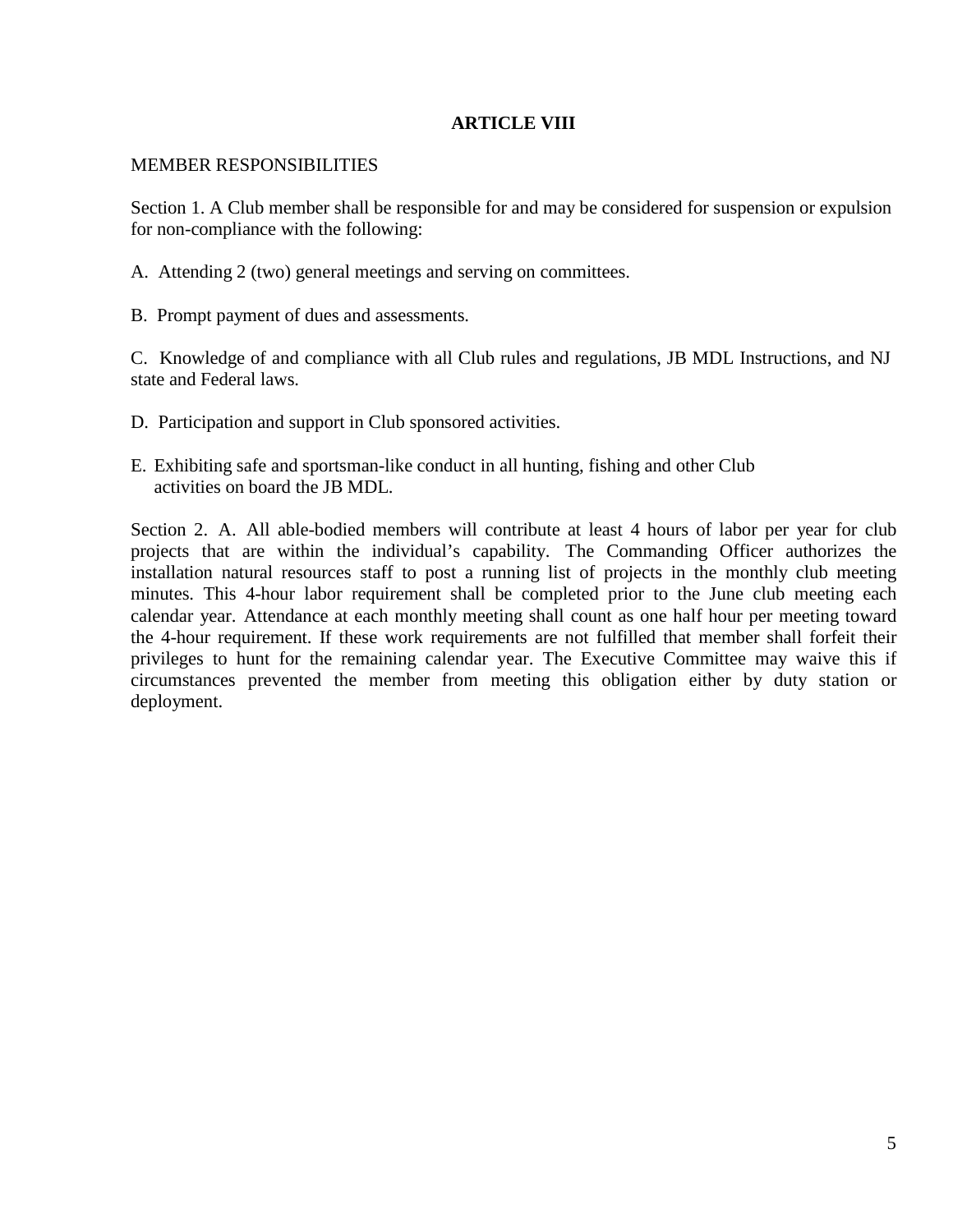# **ARTICLE IX**

#### SUSPENSION OR EXPULSION:

Section 1. No member of this Club shall be expelled from membership except for reason of violation(s) of the Club By-Laws, JB MDL Hunting/Fishing Instructions, F ederal/state game laws, DoD or Air Force regulations.

Section 2. Any member in good standing may refer charges against any officer or member. Charges shall be in writing, clearly stating the facts relied upon, and accompanied by affidavits or exhibits which are to be used in their support. Such charges shall be filed with the Executive Committee or President of the Club. All Executive Committee Members shall be notified as to the date, time and place of the meeting to hear the charges.

Section 3. Prior to expulsion from membership, a hearing shall be held by the Executive Committee of which at least five (5) members must be present. Should any member of the Committee be a principal in the case at hand, he or she shall be disqualified.

Section 4. Prior to such a hearing, a copy of the charge(s) against the accused member must be served upon the member in writing, sent by Certified Mail – Return Receipt Requested, setting forth the charge(s) in detail, to include a date, a time and place set for the hearing specified therein. Such date shall be no less than fifteen (15) days from the date of mailing.

Section 5. The accused member may have the right of representation by any other Club member and shall be allowed to present witnesses in his/her behalf, as well as to cross-examine any witness testifying against him/her.

Section 6. The Chairperson of the Executive Committee shall act as the Presiding Officer at the hearing and, if the Chairperson is disqualified or otherwise unable to attend, an alternate Presiding Officer shall be designated by a majority of the Committee Members present. The President may appoint any Club member to act as a Judge Advocate or Parliamentarian to rule upon any controversy concerning rules or procedure, admissibility of evidence etc. The ruling of such officer shall be final and binding upon all parties to the issue.

Section 7. The finding of the majority of the members of the Executive Committee attending the hearing shall constitute the verdict in the issue at hand, with a secret ballot taken. The Presiding Officer shall take part in the balloting. In the event of a tie vote, two (2) additional ballots may be taken. If the result remains tied, the matter will be referred to the general membership for resolution.

Section 8. Following a verdict of guilty, the Executive Committee shall decide upon an appropriate penalty, which may include suspension for any period of time, expulsion from membership, or any other penalty deemed appropriate by the Executive Committee.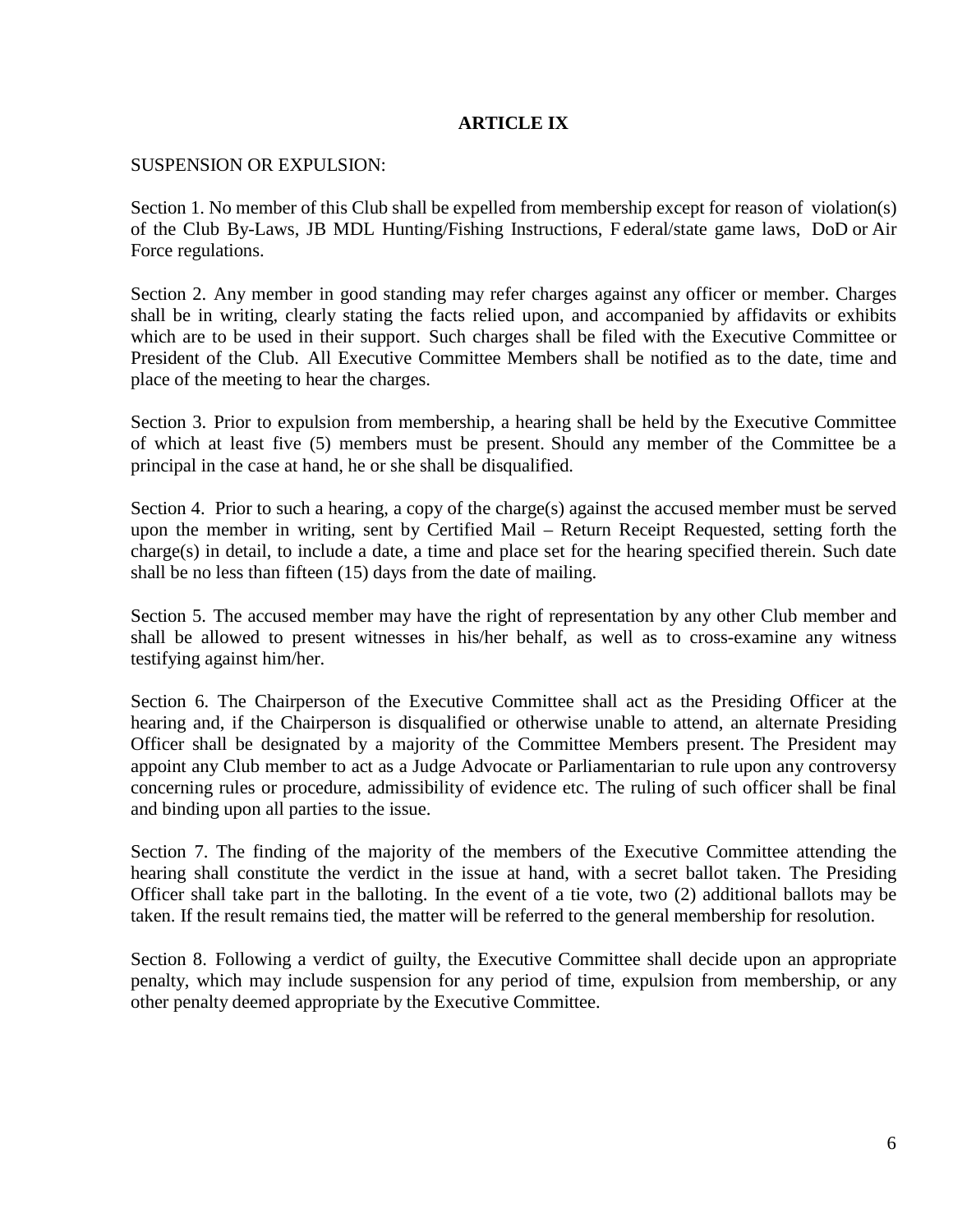# **ARTICLE X**

# THE CLUB OFFICERS AND DUTIES

Section 1. The Club Officers shall consist of the following:

| <b>PRESIDENT</b>      | Elected annually by members of the club, recommended by<br>the Executive Committee |
|-----------------------|------------------------------------------------------------------------------------|
| <b>VICE PRESIDENT</b> | Elected annually by members of the club.                                           |
| <b>TREASURER</b>      | Elected annually by members of the club.                                           |
| <b>SECRETARY</b>      | Elected annually by members of the club.                                           |
|                       | MEMBERSHIP CHAIR Elected annually by members of the club.                          |

Section 2. The duties of the Club Officers shall consist of the following:

A. PRESIDENT. It shall be the duty of the President to preside over all meetings and to direct the Secretary to call a special meeting when necessary. He/she shall act as the representative of the Club to the base commander in providing assistance to the JB MDL Conservation Program.

B. VICE PRESIDENT. It shall be the duty of the Vice President to assist the President in the performance of his/her duties and to officiate for him/her during their absence.

C. SECRETARY. It shall be the duty of the Secretary to keep correct and complete records of Club meetings, Club programs, and assist the membership chair. The Secretary shall receive and answer Club correspondence as necessary.

D. TREASURER. It shall be the duty of the Treasurer to receive all monies for dues, assessments, fees, etc., and deposit all monies in a depository approved by the Club in the name of the Club. The Treasurer shall promptly pay the bills of the Club. The Treasurer shall keep a regular account of all monies received/expended and prepare monthly and annual reports. The Treasurer shall, in cooperation with the committee chairs, prepare the annual budget for approval by the Club.

E. MEMBERSHIP CHAIR. It shall be the duty of the Membership Chair to keep accurate records of all membership data.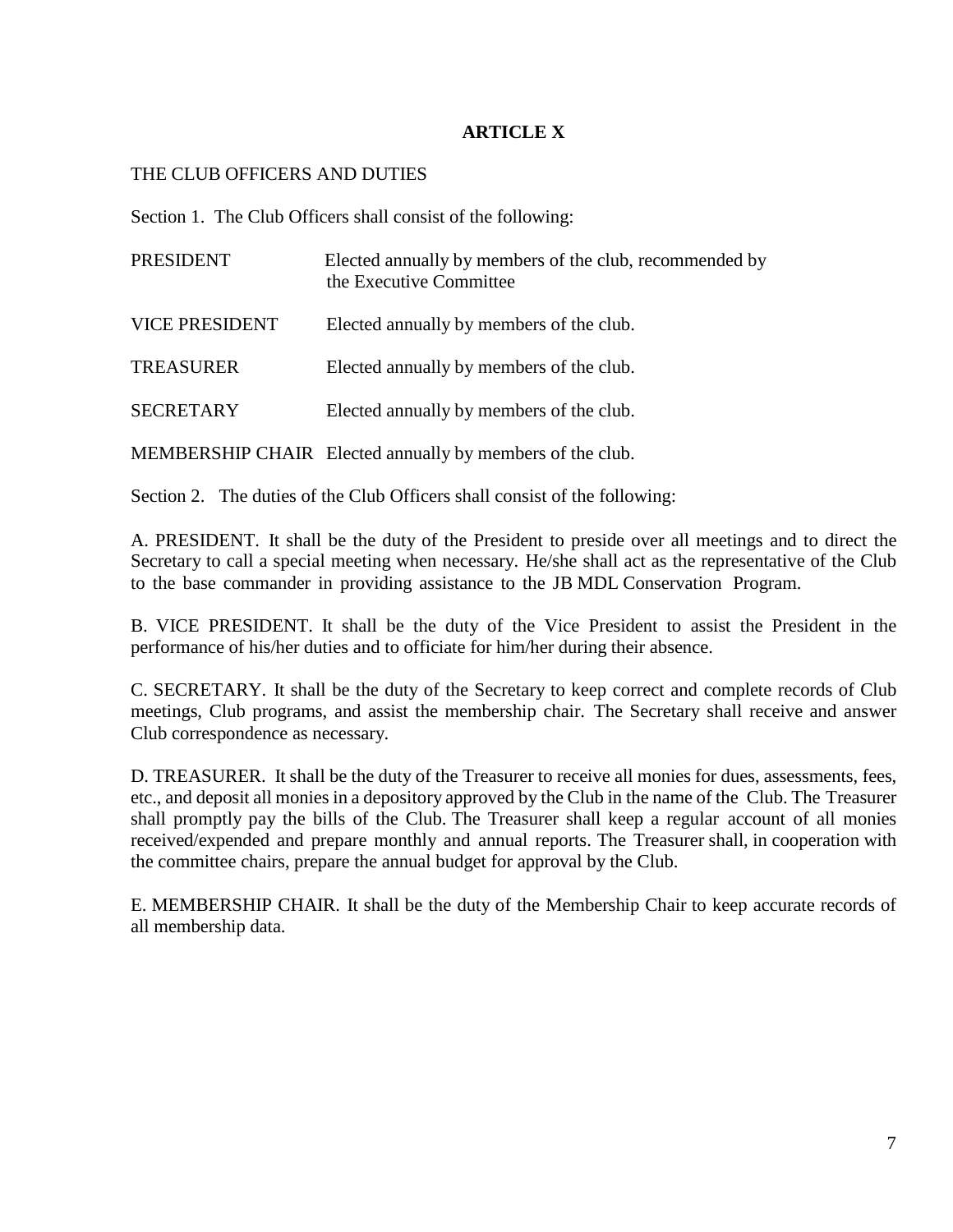# **ARTICLE XI**

## **COMMITTEES**

A. EXECUTIVE COMMITTEE. The Executive Committee shall consist of the following: The President, Vice President, Secretary, Treasurer, Membership Chair, one (1) Officer Representative, one (1) enlisted representative and one (1) civilian employee representative.

(1) ELECTIONS. Nominations will be at the regularly scheduled February meeting and Elections shall be held at the regularly scheduled March meeting each year.

(2) QUORUM. A quorum of the Executive Committee shall be five.

B. COMMITTEES. The titles, duties and responsibilities of permanent committees will be determined by the Executive Committee. Permanent committee chairpersons shall be authorized to vote on Executive Committee issues. Other committees, which may be formed to execute various Club projects, will be established by the President on a temporary or short-term basis and will be disestablished upon completion of the project.

COMMITTEE CHAIRS. Committee chairs will be responsible for scheduling and completing projects. They will submit an end of the club year report and proposed budget for the following year, not later than 01 July. Progress reports shall be submitted at monthly meetings. The Committee Chairpersons will advise the Secretary of members assigned to the Committee who have participated in the projects of that Committee.

# **ARTICLE XII**

## **MEETINGS**

Section 1. GENERAL MEMBERSHIP. The general membership meeting of the Club shall be held on the third Monday of each month commencing at 5:00 PM (1700 hours) in the clubhouse (Building 525A), except in January and February when the meeting will be held on the Tuesday immediately following the third Monday of the month. These dates are fixed unless specifically changed by the President and announced at a regular membership meeting. A quorum for the conduct of Club business shall be 15 members to amend the club constitution and just the members present at the time of the meeting to vote on routine club decisions. Club policy may be voted on and changed at the general membership meeting only after the item was discussed at the previous month's meeting. The protocol for general membership meetings will be governed by Robert's Rules of Order.

Section 2. EXECUTIVE COMMITTEE. The Executive Committee meeting may be held immediately after the monthly club meetings provided all Executive Committee members are notified in advance. The Executive Committee meetings shall be open to all Club members; however, participation shall be limited to presentation of reports, other business as stated in the By-Laws, or as authorized by the President.